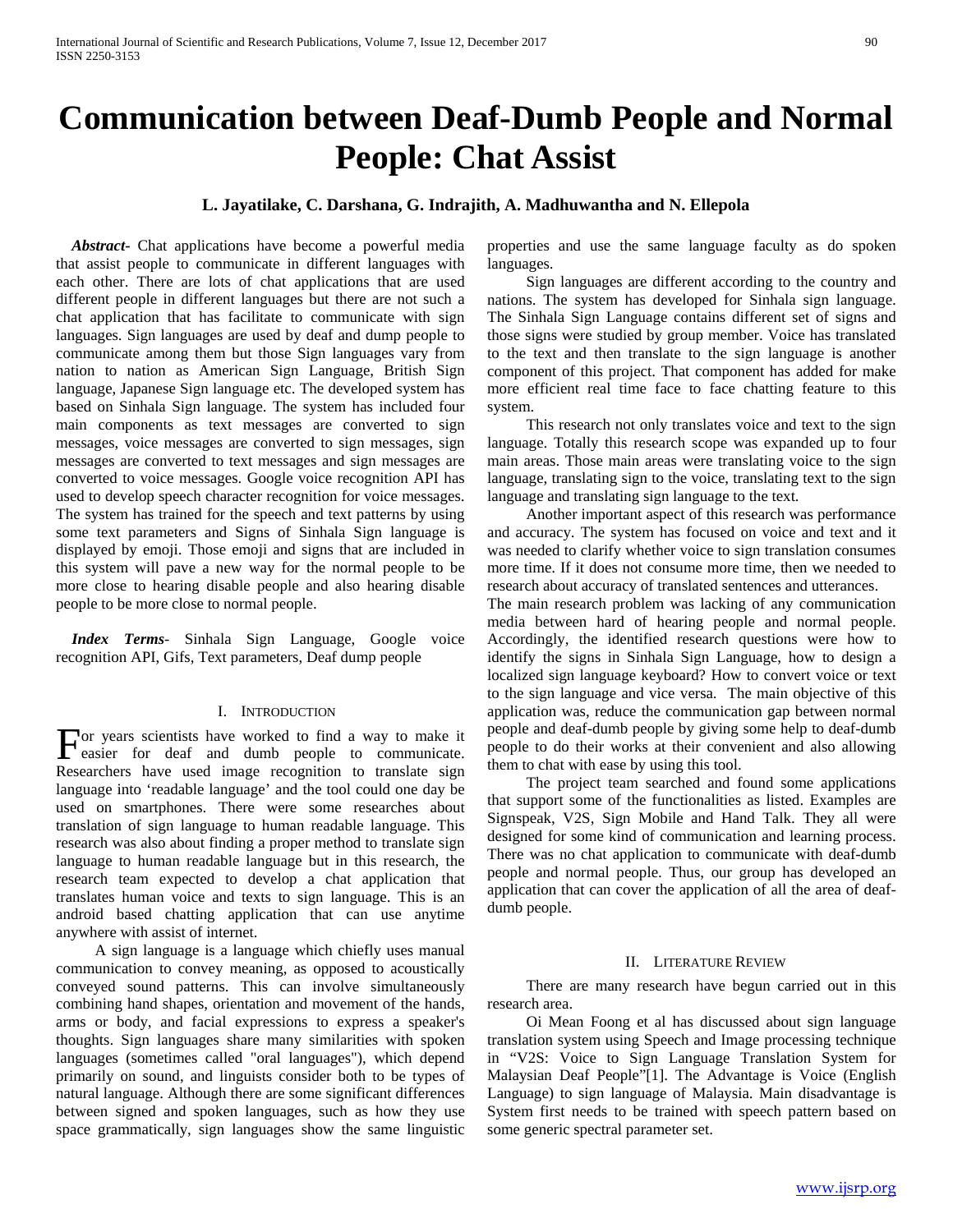Jonathan Gatti et al have authored "Voice-Controlled Artificial Handspeak System"

 [2]. Methodology was Prototype. Advantages of this paper robotic hand designed with openSCAD and manufactured with a low-cost 3D printer used, core automation comprises an Arduino UNO controller by a raspberry Pi computer and uses open source speech recognition engine Julius. One and only main disadvantage of this research was robotic hand has its limitations and possible future developments.

 Tirthankar Dasgupta et al has proposed an application that can be used as an educational tool to learn ISL[3]. This research has used prototype methodology. The system was not only improve information access, but it can also get as main advantage and disadvantages of this research. It was not translate Indian sign language in to the text, system takes only simple English sentences as input, sign synthesis module using an animated avatar has not been developed, and some grammar rules cannot be applied to translate English to ISL, not given clear idea about how system works properly.

 "Sign Speak: American Sign Language Translation through Sensory Glove." authored by JanFizza Bukhara, Maryam Rahman, Samna Ishtar Malik, Awaits M. Kamboh, Ahmad Salman [4]. Methodology was to design a glove that would enable deaf and mute people to communicate by translating their sign language gestures into speech according to the American Sign Language, different modules were: glove design, data acquisition system, feature extraction, feature matching, wireless link and android application. There were main two advantages has this research. Those were focused the translation of gestures of the alphabets and also the words, gestures were classified very efficiently and accurately. And also there were many disadvantages. Those were required the user to wear clothes with full sleeves to cover arms. Plus, lighting effects could adversely affect this method, no communication happens between two people, more hardware used (flex sensors, Accelerometer, Contact sensors), only supported Android OS.

 Dalia Nashat et al has discussed an android application in "An Android Application to Aid Uneducated Deaf-Dumb People"[5]. Main advantages were, support uneducated Deaf-Dumb people who could not read and write Arabic languages to communicate with others, to learn and to entertain, represent quizzes and games for training deaf and dumb people/kids to identify Arabic and English words, introduce Sign language keyboard. Main disadvantage was, only Support Android OS, no face to face communication happens, educational tool rather than Real world tool, use one sign for the one alphabet.

 Dr. Sami M.Halawani et al have authored "Arabic Sign Language Translation System on Mobile Device" authored by [6]. Advantages were 3D Animated characters gave more attraction & realistic to the system users, application could work with online & offline. There were more disadvantages. System had not translated sign language in to text, no option of face to face communication, need more database space (Arabic Sign, applications for translating text to sign animation, other external systems or library).

 Noor Saliza Mohd Salleh et al has proposed "Sign Language to Voice Recognition: Hand Detection Techniques for Vision-Based Approach" [7]. Advantages were, more flexible and useful than prior approach, fast processing. Main disadvantage was video analysis problems.

 "Sign Language to Speech Translation System Using PIC Microcontroller" authored by Gunasekaran and Manikandan. R [8]. Advantages were, system offered high reliability and fast response, more precised on hand movement, different languages could be installed without altering the code and main disadvantage was high manufacture cost.

 Sachin Bhat et al has proposed an application on "Translating Indian Sign Language to text and voice messages using flex sensors [9]. Main advantages were, user independent, portable system to convert the sign language to text message form which consumes less power because of the low ultra-power AT89S52 microcontroller was designed, used the simple mobile application and also main disadvantage was higher cost.

 A. Sujith Kumar et al has discussed mobile chat application on "Sign Mobiles (An android app for especially able People)" [10]. Advantages are enable sign language finger spelling communication, briefly allowed to use mobile communication with face to face chatting, automatic translation and speech recognition. Main disadvantages were large size database was needed to store video clips, mismatch of voice with video clips cannot be handle, it took time to comparing a video clip and voice rather than matching text with signs.

 A. E. E. El Alf et al has proposed Arabic sign language mobile chat application on "Intelligent Arabic text to Arabic Sign Language Translation for Easy Deaf Communication [11]. Advantages were this knowledge based system has solved number of Arabic language problem such as synonyms, inflectional, derivational, diacritical and plural, allowed finger spelling translation and disadvantages were this system had not allowed to video processing, this system had not translated Arabic language text to Arabic sign language, it was difficult to match grammar rules of Arabic language with Arabic sign language.

## III. METHODOLOGY

 The research is developed according to the prototype methodology. There was a necessity to run many iterations of the system phases. Therefore prototype methodology was selected to implement this system. Research team identified the research problem firstly. Then the research team gathered requirements about android chat application structures, hardware resources and software resources that were used for develop a chat applications. Then develop the time frame for the system to complete within one year. The initiative states of the system, the research team divided the whole research component into four sub research components. Then the research team researched about Sinhala sign language signs and how those signs were created etc. Then the Gantt chart created that has indicated tasks and allocated time for each task. Then feasibility analysis was done for clarify that this system is feasible for develop to research team. The research group had gone through around twenty research papers and analyzed the details of the similar systems. The research team met a sign language teacher and had an interview. The information about Sign language words that were gathered in that interview was analyzed. Then research team decided to design emoticons for those signs. The research team needed to observe the idea of normal people about this android chat application.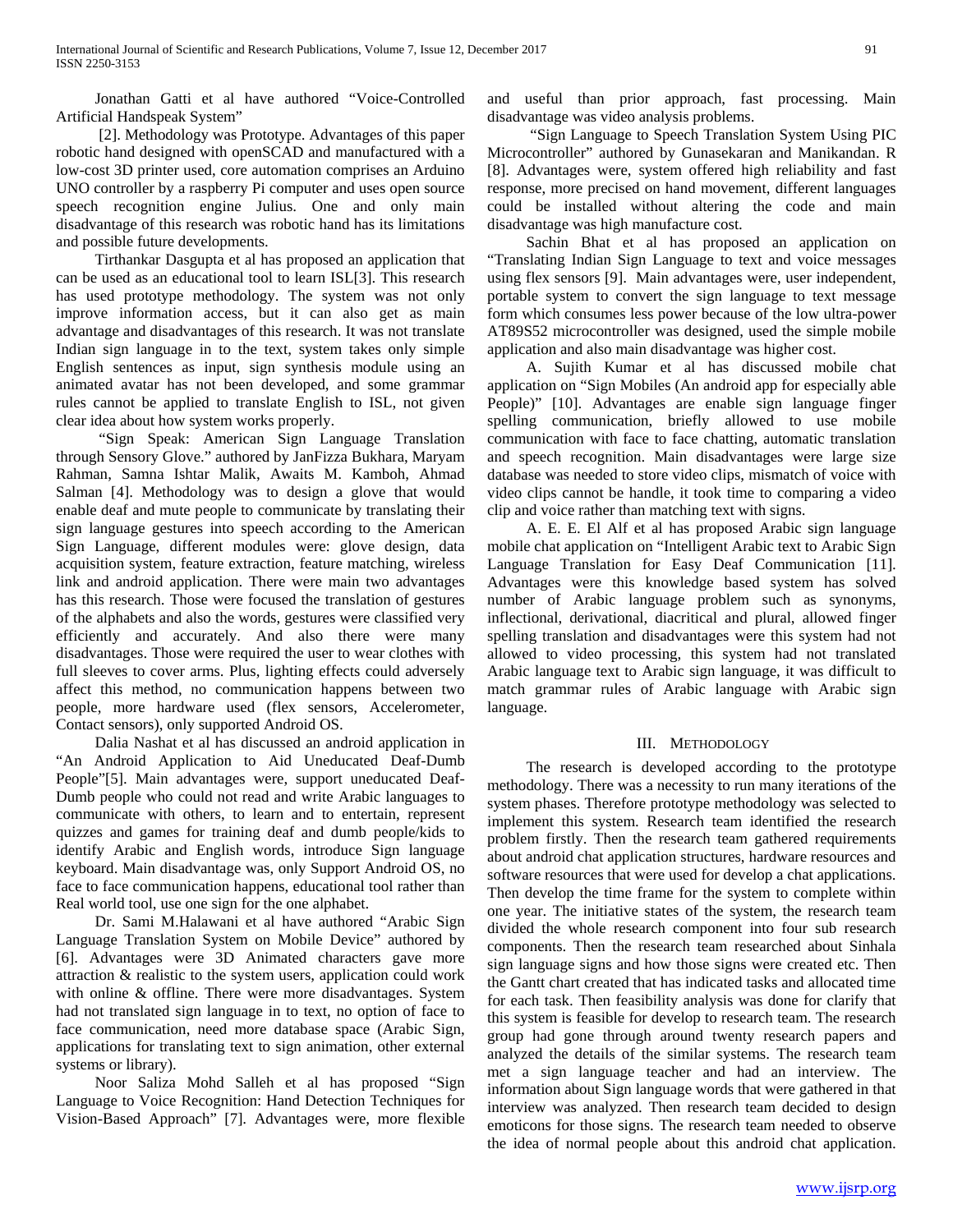Then had a survey by creating questionnaires. Around three hundred participants were participate to this survey. 90.9% participants' parentage has given positive response for this project. Therefore the research team was confident to build this application.



#### **Figure 1 : Framework of the application**

 Figure 1 shows the framework of the application. It shows the interaction between the software or hardware devices and people. There are two users mainly involved in this system as deaf dumb user and normal user. The system is installed in the smart phones. Internet is a must to run this application as indicated in the diagram and the system has been included the firebase database to store user details and messages that are sent in chat sessions.

 Designing of the system was done as similar chat application like WhatsApp, Viber etc. The main difference of the project was the Sinhala sign language signs. Those signs displayed as animated emoticons. Sinhala sign language signs were designed according to the way of deaf and dumb people used to express their ideas in day today life. Those signs were designed using Adobe Photoshop, Illustrator software. The designing part of emoticons was done as step by step. If we considered a sign like "Good morning". It was designed under three steps as follow.







 After that the signs were merged as a one sign that depicted "Good morning" sign. The emoticons could not cover up all the possible sentences in the chat. Therefore research team decided to develop a keyboard that has signs and those signs converted when the receiver received the message into normal language such as English language.

 After that designed interface and move to the implementation phase. In implementation phase project team had to code and develop the system. Features of system divided into four parts then each group member contributed to implement the android application. After completed whole system, it was forwarded to the testing phase. Implementation of this system was done under four main categories. Those categories were

- Converting text messages to sign language signs
- Converting voice messages to sign language signs
- Converting sign messages to text messages
- Converting sign messages to voice messages.

 Signs that were designed in designing phase was used for develop this application. The voice recognition part of the system was done using Google voice recognition API. The Google voice recognition API was embedded in this system and the user voice should be trained for the system for recognize the voice messages. Text patterns were analyzed word by word and the developed a text message converting to sign messages part as well.

 The system should be tested that ensured the high system performance and reliability. Unit by unit of this chat application was tested in development process under unit testing. Then those units were merged and tested under integrated testing. Then research team used white box testing and black box testing methods. In white box testing research team tested the android application coding errors in line by line. In black box testing whole application distributed amount few android users to get their feedback to improve the application performance. After all the whole system was tested under system testing and finalize the whole testing process.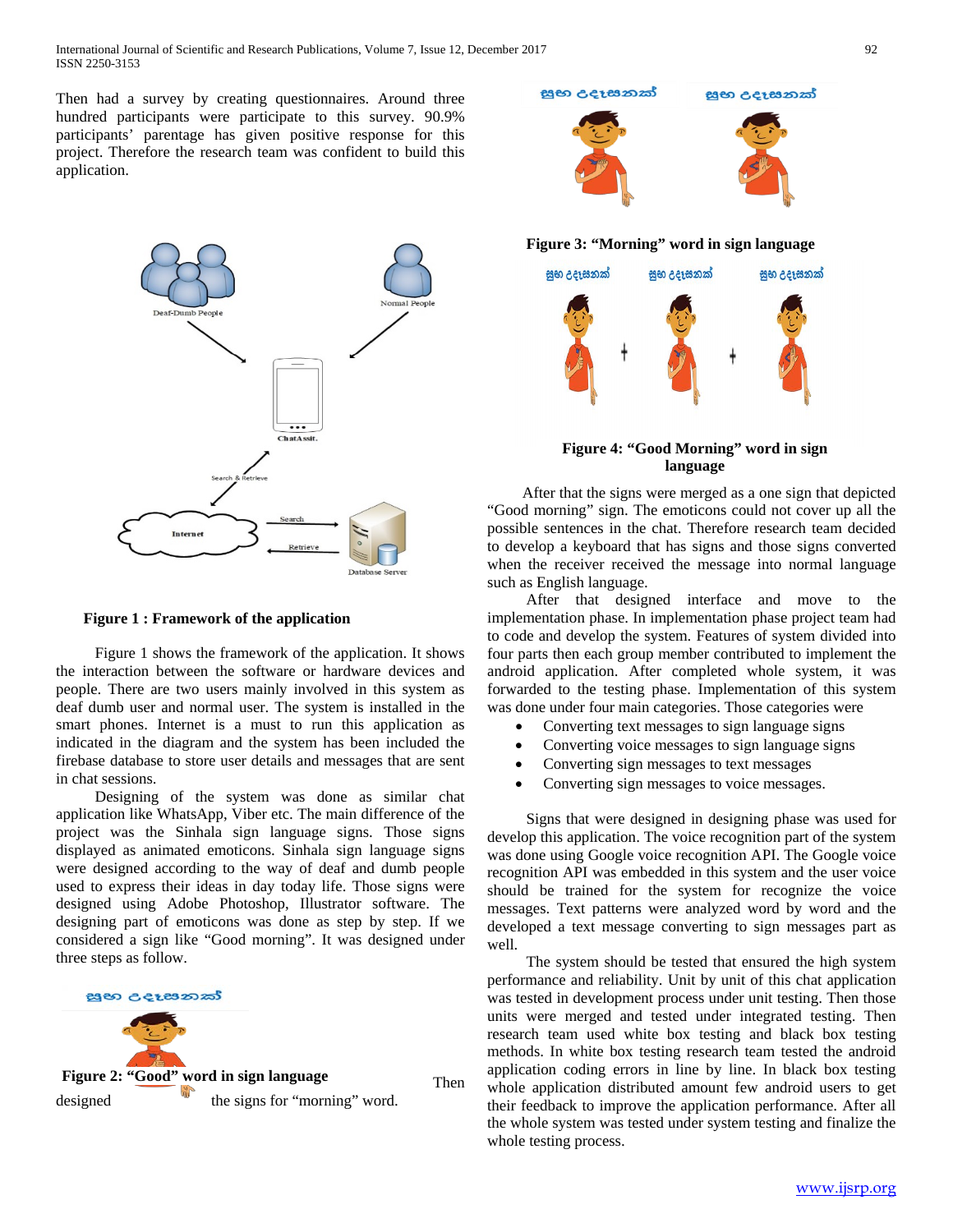International Journal of Scientific and Research Publications, Volume 7, Issue 12, December 2017 93 ISSN 2250-3153

### IV. RESULT & DISCUSSION

 Screenshots of interface of various components of ChatAssist results are included as evidence.



*Figure 5: Home interface of the ChatAssist Application*

 The Figure 5 shows the screenshot of the home interface. User can select the user that he want in the list then he can click the relevant user for chat. In the left top of the interface show the user menu. It has "Change Background Wallpaper", "Profile", "About Us" and "Logout" button.



*Figure 6: Chat interface with customized sign keyboard*

 Figure 6 shows the screenshot of chat interface of the application. In this interface user can input using sign letters from  $A - Z$  from the sign keyboard.



*Figure 7: Chat interface with emoticons*

 Figure 7 shows the screenshot of chat interface of the application. In this interface user can select and send emoticons from the emoji list.



*Figure 8: Voice input from the chat interface*

 Figure 8 shows the voice input from the user and send to another user feature.

 "ChatAssist" contains functioning components such as text to sign, sign to text, voice to sign, sign to voice through android mobile application. The system that has been implemented for sending and translation of voice or text to sign language and retrieve from the database and then give the result. Already there were many researches about chat applications but very less of it in sign chat. Because of that the research team decided to complete our research of sign chat. After having meetings with our supervisor and lecturer, the idea of creating android application that goes along with our chat technology was proposed. Tasks of the android application was not easy since the team could not find and information source regarding how to create an android application that is gone along with chat communication technology. Finally after all the discussions with our supervisor and related lecturers project team decided the sign chat communication research component for the application. After doing further research on this idea the team managed ourselves to create the schema and retrieve the information from the Ceylon School for the Deaf & Blind. After discussed with Ceylon School about the Deaf & Blind project, Research team found relevant information regarding the Sinhala sign language. The system was built based on the details the research team gathered.

 The reliability of the system was measured by considering maturity, fault tolerance and recoverability attributes. Those reliability attributes were checked with in a given time period. Then the accuracy level of functionalities, accuracy of messages was also checked and clarified because this was an android chat application. Level by level the system was designed and implemented under four categories. Iteration wise and the designing, implementation, development parts were repeated until the system reached to the final level.

## *Table 1: Brief summary of test cases of emoji*

| Component | <b>Total Tested result</b> |  |  | Tested     | result | as |
|-----------|----------------------------|--|--|------------|--------|----|
|           | Emoji testing              |  |  | percentage |        |    |
|           | Iteration no               |  |  |            |        |    |
|           |                            |  |  |            |        |    |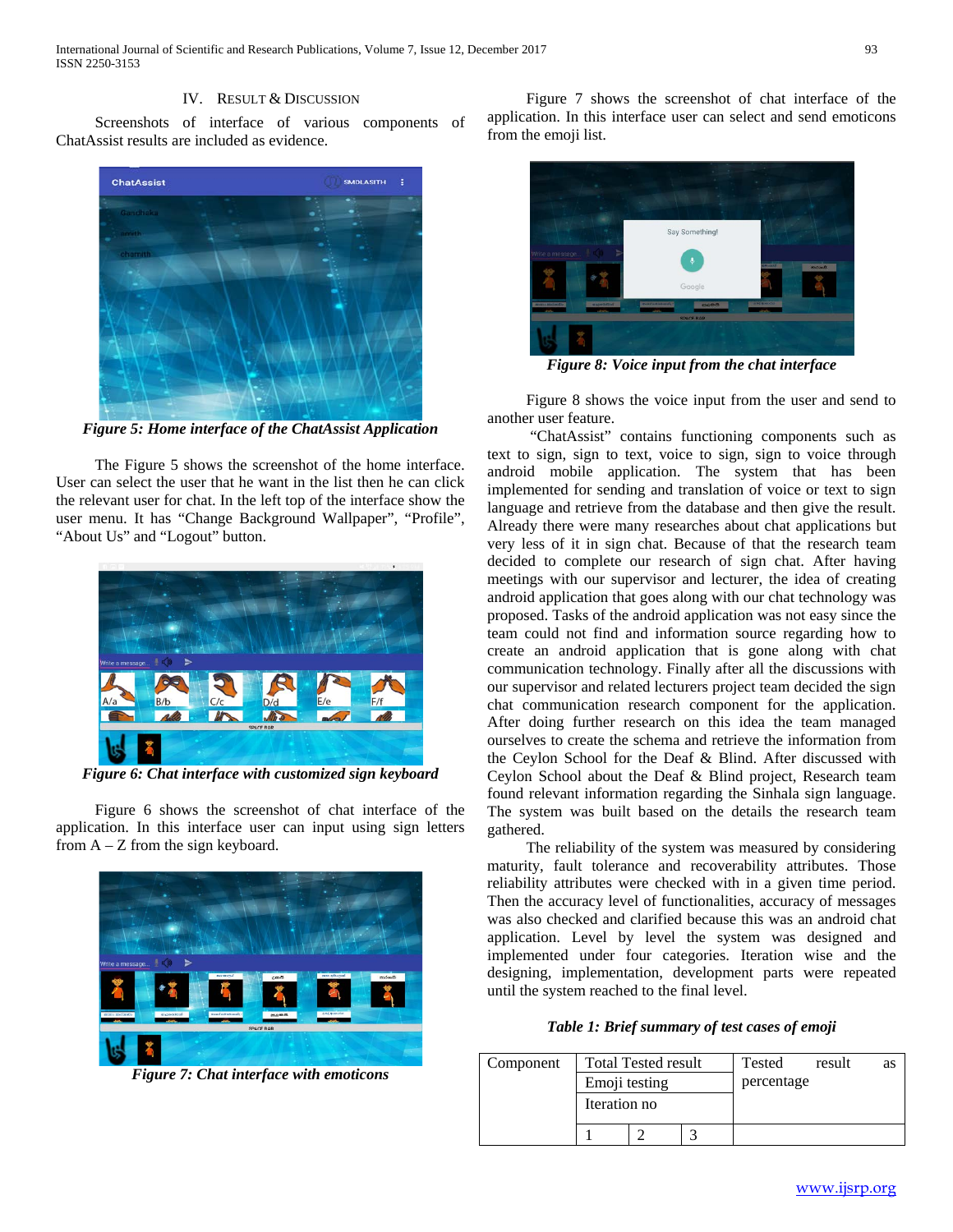| Text to sign | 17/21 | 19/21 | 21/21 | 90.47% |
|--------------|-------|-------|-------|--------|
| Text<br>to   | 18/21 | 19/21 | 21/21 | 92.06% |
| voice        |       |       |       |        |
| Sign to text | 18/21 | 20/21 | 21/21 | 93.65% |
|              |       |       |       |        |
| Sign<br>to   | 16/21 | 18/21 | 21/21 | 87.30% |

 The research team needed to cover up all the signs but it was not a better idea therefore a sign keyboard embedded to the system. Signs were included to the system as emoji. Technically less amount of errors.

*Table 2: Brief summary of test cases of sign keyboard*

| component     |               | Total tested result |       | Total                  |
|---------------|---------------|---------------------|-------|------------------------|
|               | Letter result |                     |       | (result as percentage) |
|               | Iteration no  |                     |       |                        |
|               |               | 2                   | 3     |                        |
| Text to sign  | 21/26         | 23/26               | 26/26 | 89.74%                 |
| Text to voice | 21/26         | 25/26               | 26/26 | 92.30%                 |
| Sign to text  | 22/26         | 24/26               | 26/26 | 92.30%                 |
| Sign to voice | 21/26         | 24/26               | 26/26 | 91.02%                 |

 Research team had to face for a technical issue. That was trained the user sound to the system. Technically the system had not found out a system. Text patterns also analyzed in the system codes user message was sent. The research group has covered the system parts and upgraded but it continued until the system become the perfect.

#### V. CONCLUSION

 The main objective of this research was to implement an android based application for deaf and dumb people to communicate with normal people. One of the area with the greatest potential impact was in the contribution that mobile application can reduce the communication gap between deaf and dumb people with normal people. Recently, communication through mobile phone is considered very important in enhancing better understand in social situation.

 Even though there are many similar applications are available in the world, most of them do not meet the basic requirements. Some are very much complex, not user friendly and it's difficult for both side understand the application. Most of them don't provide the exact outcome what user wants.

 The project "ChatAssist" has better solution, it is a simple and understandable chat application, which really suits the deaf people, hearing impaired people and normal people to communicate with each other. The ChatAssist system has four components integrated into a single system, which are Translating voice to the sign Language, Translating sign Language to the voice, Translating text to the sign Language and Translating sign Language to the text. User can choose any chat type to chat with other person.

### VI. LIMITATIONS

 Even though team "ChatAssist" went through a good process in the research project, the team had to deal with so many difficulties when completing the system. Most of problems were taken care by the team to complete, though some still exists. Some of the difficulties are listed down as followed,

- If the Internet connection is down, cannot send messages.
- Designing sign for selected few words.

### VII. FUTURE WORKS

"ChatAssist" system can be developed in several ways since the concept is applicable to this kind of situation.

- Designing signs for more words.
- Designing application for support iOS.

# ACKNOWLEDGEMENT

 We acknowledge who supported us to providing information and deeply thankful to research supervisor, Ms. Nideshika Ellepola for give us the guidance.

#### **REFERENCES**

- [1] O. Foong, T. Low and W. La, "V2S: Voice to Sign Language Translation System for Malaysian Deaf People".
- [2] J. Gatti, C. Fonda, L. Tenze and E. Canessa, "Voice-Controlled Artificial Handspeak System", International Journal of Artificial Intelligence & Applications (IJAIA), vol. 5, no. 1, pp. 107 - 112, 2014.
- [3] T. Dasgupta, S. Dandpat and A. Basu, "Prototype Machine Translation System From Text-To-Indian Sign Language".
- [4] J. Bukhari, M. Rehman, S. Malik, A. Kamboh and A. Salman, "American Sign Language Translation through Sensory Glove; SignSpeak", International Journal of u- and e- Service, Science and Technology, vol. 8, no. 1, pp. 131-142, 2015.
- [5] D. Nashat, A. Shoker, F. Al-Swat and R. Al-Ebailan, "AN ANDROID APPLICATION TO AID UNEDUCATED DEAF-DUMB PEOPLE", International Journal of Computer Science and Mobile Applications, vol. 2, no. 9, pp. 1-8, 2014.
- [6] D. Halawani, "Arabic Sign Language Translation System On Mobile Devices", International Journal of Computer Science and Network Security, vol. 8, no. 1, pp. 251-256, 2008.
- [7] N. Salleh, J. Jais, L. Mazalan, R. Ismail, S. Yussof, A. Ahmad, A. Anuar and D. Mohamad, Sign Language to Voice Recognition: Hand Detection Techniques for Vision-Based Approach. Current Developments in Technology-Assisted Education, 2017.
- [8] G. K and M. R, "Sign Language to Speech Translation System Using PIC Microcontroller", International Journal of Engineering and Technology, vol. 5, no. 2, pp. 1024-1028, 2013.
- [9] S. Bhat, A. M and C. Das, "Translating Indian Sign Language to text and voice messages using flex sensors", International Journal of Advanced Research in Computer and Communication Engineering, vol. 4, no. 5, pp. 430-434, 2015.
- [10] A. Kumar and S. Begaum, "Sign Mobiles(An android app for specially able People)", International Journal of Advanced Research in Computer Science and Software Engineering, pp. 208-217, 2014.
- [11] A. Alfi, M. Basuony and S. Atawy, "Intelligent Arabic text to Arabic Sign Language Translation for Easy Deaf Communication", International Journal of Computer Applications, vol. 92, no. 8, pp. 22-29, 2014.
- [12] "System Design and Analysis 1", Slideshare.net, 2017. [Online]. Available: https://www.slideshare.net/timboeun/system-design-and-analysis-1. [Accessed: 22- Sep- 2017].